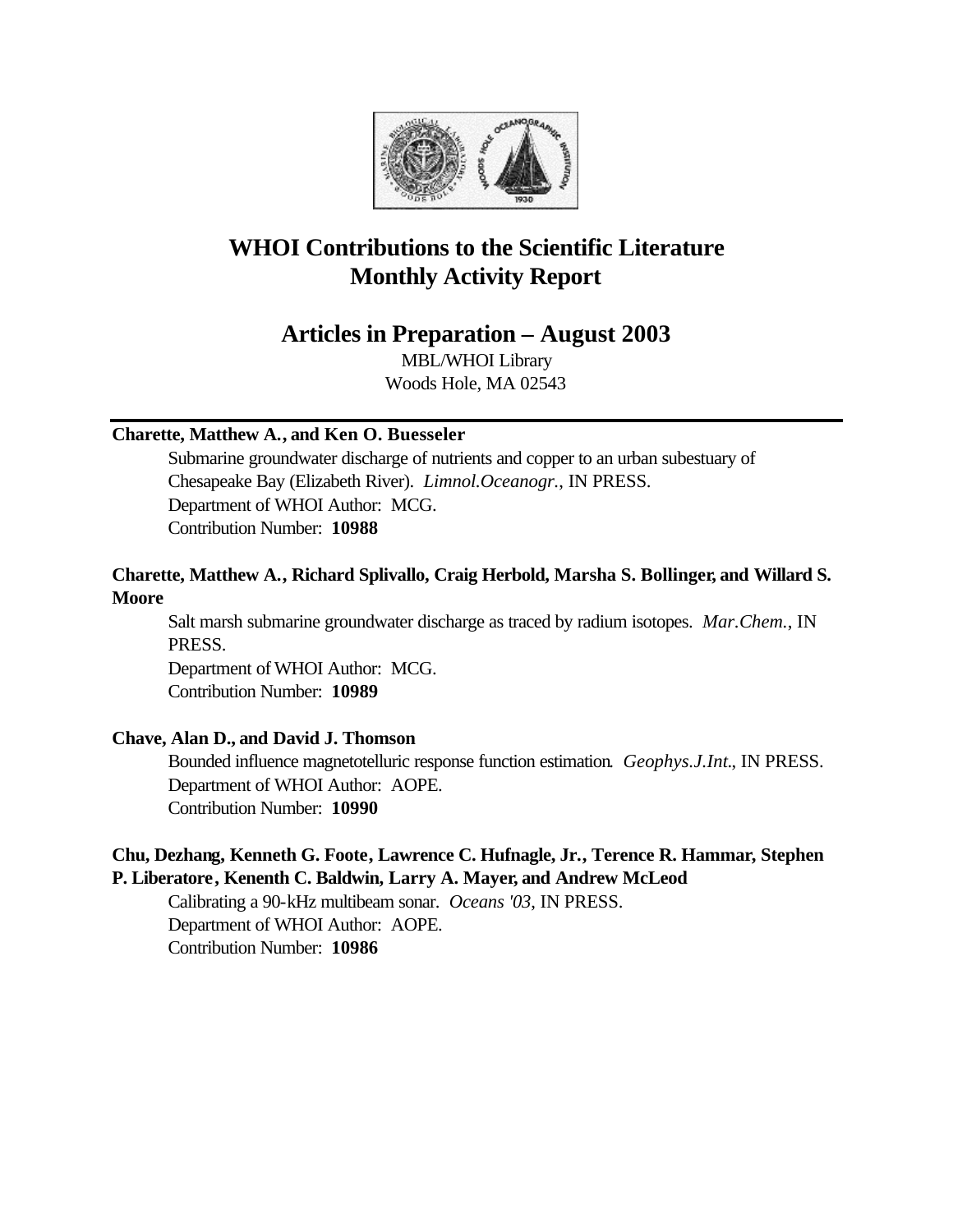#### **Godard, Celine A. J., R. M. Smolowitz, J. Y. Wilson, R. S. Payne, and J. J. Stegeman**

Chemical exposure of skin slices demonstrates cetacean cytochrome P4501A1 inducibility. *Nature*, IN PRESS. Department of WHOI Author: BIO. Contribution Number: **10980**

#### **Godeaux, J. E. A., and G. R. Harbison**

On some pelagic doliolid tunicates (thaliacea, doliolida) collected by a submersible off the eastern North American coast. *Bull.Mar.Sci.*, IN PRESS. Department of WHOI Author: BIO.

#### **Hammar, Terence R., Kenneth G. Foote, and Stephen P. Liberatore**

Advances in developing a high frequency sonar calibration facility. *Oceans '03*, IN PRESS. Department of WHOI Author: AOPE. Contribution Number: **10987**

#### **Irish, J. D., and D. W. Fredriksson**

Telemetering environmental monitoring buoy and mooring. *Oceans '03*, IN PRESS. Department of WHOI Author: AOPE. Contribution Number: **10984**

# **Jech, J. Michael, Dezhang Chu, Kenneth G. Foote, Terence R. Hammar, and Lawrence C. Hufnagle, Jr.**

Calibrating two scientific echo sounders. *Oceans '03*, IN PRESS. Department of WHOI Author: AOPE. Contribution Number: **10983**

#### **Jech, J. Michael, Kenneth G. Foote, Dezhang Chu, and Stephen P. Liberatore**

Comparing two scientific echo sounders. *Oceans '03*, IN PRESS. Department of WHOI Author: AOPE. Contribution Number: **10985**

#### **Kilfoyle, Daniel B., James C. Preisig, and Arthur B. Baggeroer**

Spatial modulation experiments in the underwater acoustic channel. *IEEE J.Oceanic Eng.*, IN PRESS. Department of WHOI Author: AOPE.

Contribution Number: **11001**